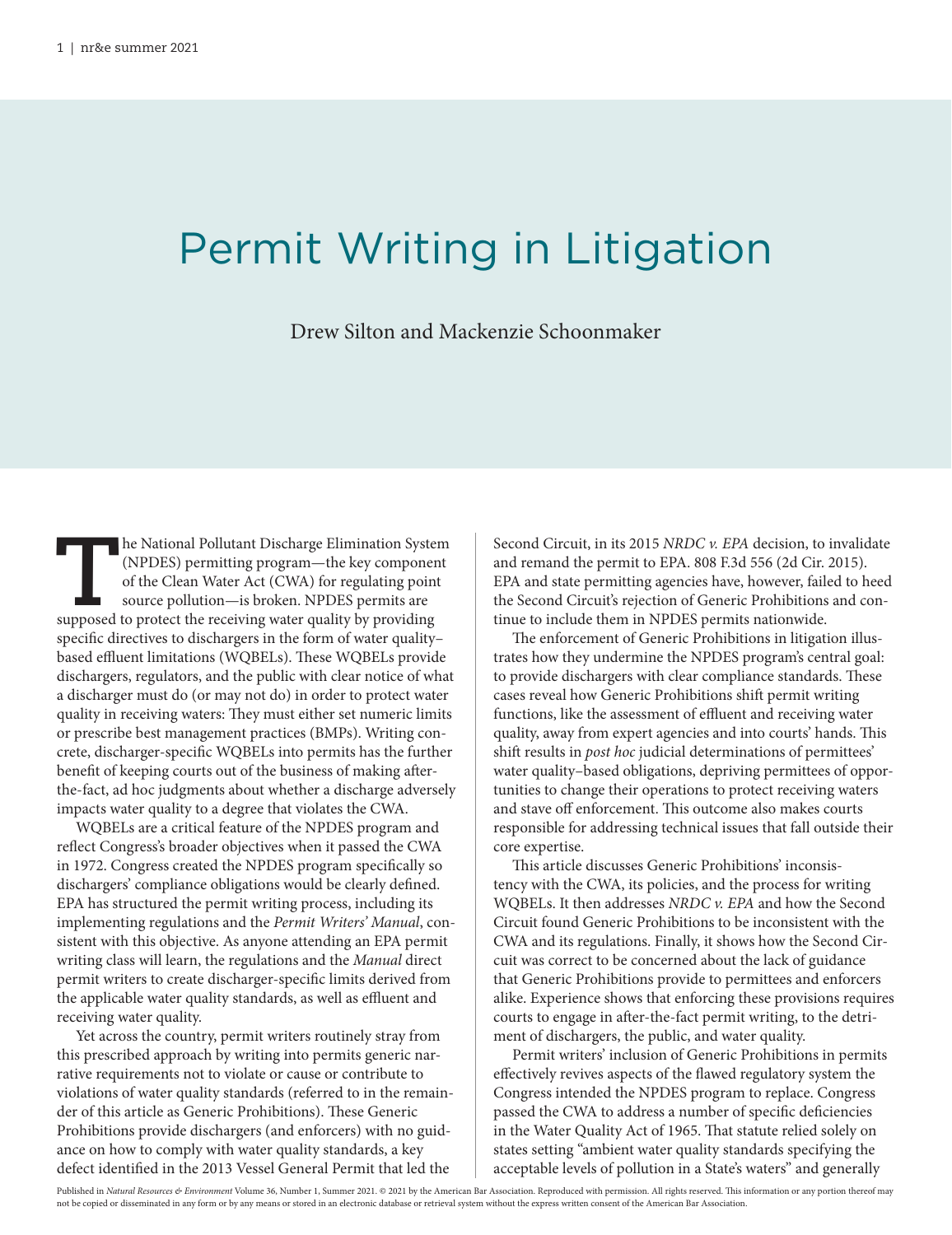prohibiting dischargers from causing impairment of these standards. *EPA v. California ex rel. State Water Res. Control Bd.*, 426 U.S. 200, 202 (1976). Defining compliance by reference to receiving water quality proved to be unworkable because the statute provided no "standards to govern the conduct of individual polluters." *Id.*

Congress, by passing the CWA in 1972, replaced this framework—dependent on a generic requirement not to violate water quality standards—with the NPDES program. Congress intended this permitting scheme to provide dischargers end-ofpipe effluent limits to provide "clear and identifiable discharge standards." *Int'l Paper Co. v. Ouellette*, 479 U.S. 481, 496 (1987) (internal quote and citation omitted). The CWA's drafters, moreover, intended these effluent limits to apply at the point of discharge, rather than to define compliance by reference to receiving water quality. *See* H. Rep. No. 92-911, at 102 (1972). By envisioning the use of end-of-pipe, discharger-specific limits, Congress sought to avoid subjecting dischargers to disparate "court-developed definition[s] of water quality" that would be developed after the fact in enforcement proceedings. S. Rep. No. 92-414, at 79 (1971).

The Act prescribes two types of effluent limits to define dischargers' obligations. The first, technology-based effluent limitations (TBELs), set a floor for a facility's discharge quality. *See* 33 U.S.C. § 1311(b). These TBELs are based on levels of effluent quality that can be achieved by certain treatment technologies. Permit writers set these limits either by reference to effluent limitations guidelines or, when no applicable guideline exists, using best professional judgment.

The second type of limit, WQBELs, are included in permits when permit writers have reason to believe that a TBEL alone will not be sufficient to protect water quality. EPA's regulations for developing WQBELs require permit writers to use water quality standards "as the basis for specific effluent limitations in NPDES permits."*Am. Paper Inst., Inc. v. EPA*, 996 F.2d 346, 350 (D.C. Cir. 1993). Permit writers first determine if a WQBEL is even necessary by assessing whether a discharge "will cause, have the reasonable potential to cause, or contribute to an excursion above any State water quality standard. . . ." 40 C.F.R. § 122.44(d)(1)(i). At the outset of this first phase of developing WQBELs, a permit writer must identify applicable water quality standards and then characterize effluent and receiving water quality.

This initial characterization phase involves (1) identifying pollutants of concern in the effluent (i.e., pollutants for which further analysis is needed); (2) determining whether applicable water quality standards allow consideration of a dilution allowance or mixing zone; (3) selecting an approach to model effluent and receiving water interactions; (4) identifying effluent and receiving water critical conditions, such as effluent flow and pollutant concentrations, and receiving water flow and background pollutant concentrations; and (5) establishing appropriate dilution allowances or mixing zones. *See* EPA, *NPDES Permit Writers' Manual* §§ 6.1–6.2 (Sept. 2010).

Upon completing these characterization steps, "a permit writer determines whether WQBELs are needed" by assessing "whether a discharge, alone or in combination with other sources of pollutants . . . could lead to an excursion above an applicable water quality standard." *Id.* § 6.3, at 6-22 to 6-23.

When a permit writer finds that such an excursion could occur because of a particular pollutant, they then develop a WQBEL for that pollutant. The NPDES regulations demand that each WQBEL be developed so that it is "derived from, and complies with all applicable water quality standards." 40 C.F.R. § 122.44(d)(1)(vii)(A). EPA understands deriving these limits to require substantial analysis based on the relevant water quality standards, and the Agency's guidance demands that permit writers provide both the "applicant and the public a transparent, reproducible, and defensible description of how the permit writer" derived a permit's WQBELs. *NPDES Permit Writers' Manual* § 6.4.1.5.

Although WQBELs ordinarily are expressed in numeric discharge requirements, the regulations allow limited exceptions to set BMPs. For instance, a permit writer may impose BMPs for controlling storm water discharges, and when it is infeasible to set a numeric limit. 40 C.F.R. § 122.44(k). Although many practitioners refer to this exemption as an authorization to set a broad range of "narrative" permit terms, the regulations only allow the prescription of BMPs—specific activities or procedures that a discharger must implement.

> These terms—contemplated by neither Congress nor the NPDES regulations—have long created enforcement challenges for facilities in multiple sectors, particularly municipal dischargers.

Despite Congress's best intentions and the foregoing regulatory directives to set discharger- and pollutant-specific limits to define compliance with water quality standards, permit writers routinely jettison this process. They instead incorporate Generic Prohibitions in permits issued across the country. These terms—contemplated by neither Congress nor the NPDES regulations—have long created enforcement challenges for facilities in multiple sectors, particularly municipal dischargers. *E.g.*, *NRDC v. Metro. Water Reclamation Dist. of Greater Chi.*, 175 F. Supp. 3d 1041 (N.D. Ill. 2016) (permit prohibited discharges that "cause a violation of any applicable water quality standards"); *Nw. Env't Advocs. v. City of Portland*, 56 F.3d 979 (9th Cir. 1995) (permit prohibited discharges "which will violate Water Quality Standards").

Despite these terms' ubiquity, they have not held up well when challenged. In *NRDC v. EPA*, the Second Circuit invalidated a provision in the 2013 Vessel General Permit that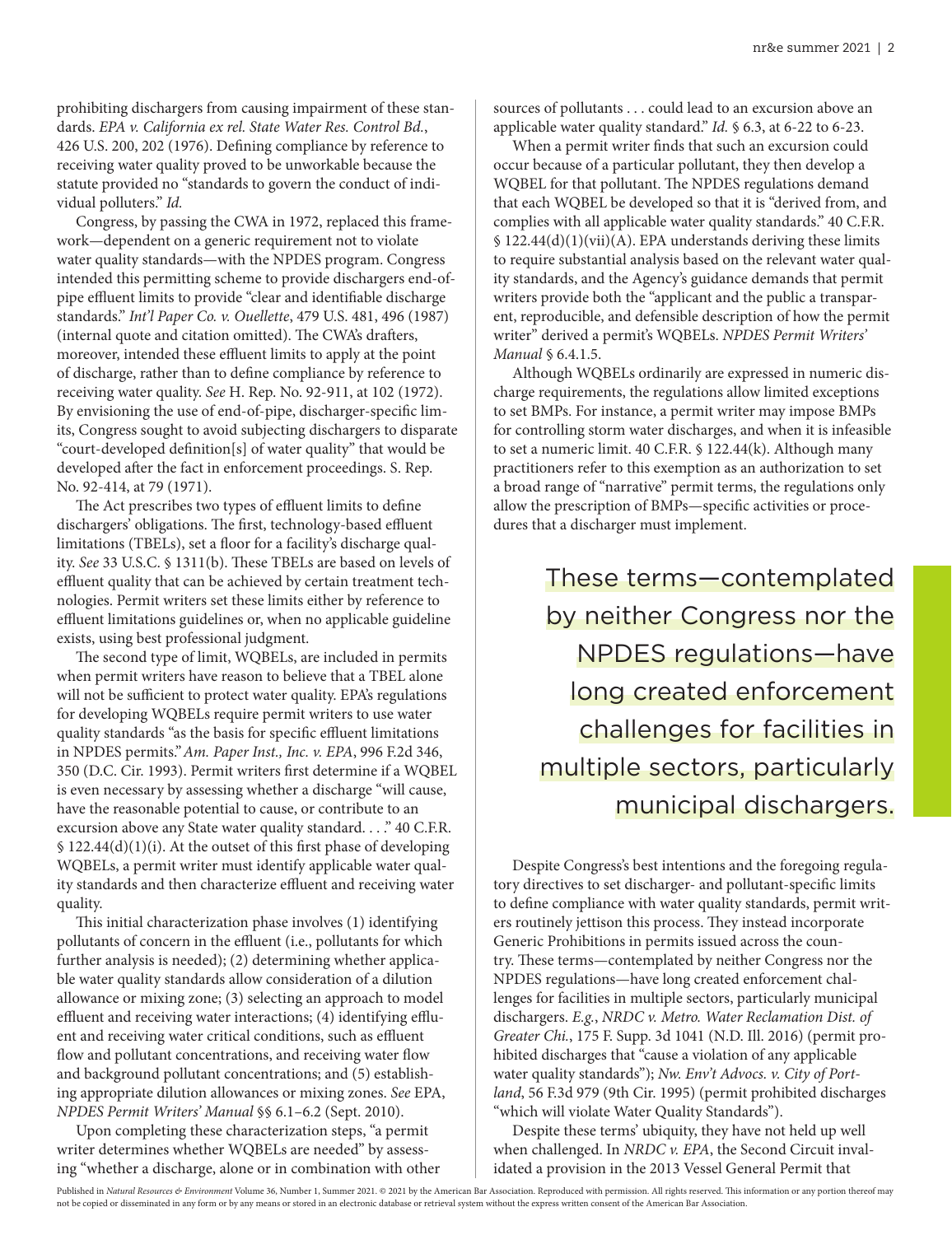provided, "Your discharge must be controlled as necessary to meet applicable water quality standards in the receiving water body or another water body impacted by your discharges." 808 F.3d at 578. The Second Circuit found that this broad, narrative requirement does not actually achieve EPA's mandate to ensure compliance with water quality standards. *Id.* at 578, 580. The court observed that a generic requirement to comply with water quality standards was patently insufficient to "give a shipowner guidance as to what is expected or to allow any permitting authority to determine whether a shipowner is violating water quality standards." *Id.* at 578. The court further recognized that, "[b]y requiring shipowners to control discharges as necessary to meet applicable water quality standards without giving specific guidance on the discharge limits," EPA failed to fulfill its duty to regulate in fact. *Id.* (internal citations omitted).

In engaging in these analyses, the courts performed the functions that should be part of the permit writing process, not judicial enforcement.

Citing *American Paper Institute, Inc. v. EPA*, the court rejected EPA's argument that difficulty in writing WQBELs did not allow permit writers to "just thr[o]w up their hands and, contrary to the Act, simply ignore[ ] water quality standards including narrative criteria altogether when deciding upon permit limitations." *Id.* (internal citations omitted). The court also rejected EPA's argument that Generic Prohibitions provided sufficient protection for water quality because they allowed for after-the-fact corrective actions in enforcement actions, observing that "[t]he point of a permit is to prevent discharges that violate water quality standards *before* they happen." *Id.* at 579. In short, the Second Circuit struck down the Vessel General Permit's generic compliance requirement because it was not fit for its purpose—ensuring actual compliance with water quality standards. *Id.* at 580.

The Second Circuit, moreover, rejected EPA's argument that Generic Prohibitions are authorized by the NPDES regulations' allowance of BMPs when numeric limits are infeasible. The court observed that both EPA's regulations and experience implementing the NPDES program contemplate that BMPs entail specific activities, procedures, or plans. A general requirement not to impair water quality standards, according to the court, lacked this specificity needed to be considered proper BMPs.

Experience shows that the Second Circuit was right. Generic Prohibitions fail to provide guidance to dischargers and result only in findings of violations and definition of water quality–based obligations after a discharge has already commenced. Two cases—*Ohio Valley Environmental Coalition, Inc. v. Fola Coal Co*,82 F. Supp. 3d 673 (S.D. W. Va. 2015), and *Ohio Valley Environmental Coalition, Inc. v. Elk Run Coal Co., Inc.*, 24 F. Supp. 3d 532 (S.D. W. Va. 2015)—illustrate how Generic Prohibitions fail to provide guidance to dischargers and force courts to conduct water quality assessments that should be conducted by permit writing agencies before a permit even gets issued.

In both of these cases, West Virginia federal courts applied permit provisions—found in all West Virginia NPDES permits for coal mines at the time—incorporating by reference a regulation requiring discharges "to be of such quality so as not to cause violation of applicable water quality standards. . . ." In each instance, plaintiff environmental organizations brought actions alleging that the mine discharged excessive ionic pollution, which caused or materially contributed to the biological impairment of the mine's receiving waters. After trials on liability issues, the court found in both cases that the mine's ionic discharges caused a violation of the narrative water quality standard, as the plaintiffs' alleged.

In *Fola Coal*, the court reached this conclusion based on expert testimony, which relied on an EPA scientific benchmark, among other scientific studies, indicating high conductivity in streams could cause biological impairment. 82 F. Supp. 3d at 686–96. The court also considered the quality of the mine's discharges, as demonstrated by the permitting agency's sampling. *Id.* at 696–98. In *Elk Run*, the court likewise based its findings on expert testimony relying upon scientific studies, including the EPA scientific benchmark, peer-reviewed articles on the benchmark, and West Virginia Department of Environmental Protection (WVDEP) guidance on stream condition index scores. 24 F. Supp.3d at 556–79.

In engaging in these analyses, the courts performed the functions that should be part of the permit writing process, not judicial enforcement. The courts assessed the applicable water quality standards, identified the pollutant of concern, and determined whether the discharge of the pollutant led to a violation of the standard. These processes mirror what the *NPDES Permit Writers' Manual* demands of EPA and other permit-issuing authorities. *See, e.g.*, § 6.3 at 6-22 to 6-23.

This analysis could—and should—have been done by WVDEP when it was writing the mines' permits. As the Second Circuit held in *Waterkeeper Alliance, Inc. v. EPA*, NPDES permits should be issued where such permits "ensure that every discharge of pollutants will comply with all applicable effluent limitations and standards." 399 F.3d 489, 498 (2d Cir. 2005). By imposing Generic Prohibitions instead of engaging in the analysis required by the statute, regulations, and the *NPDES Permit Writers' Manual*, permit writers abdicate their responsibility under the CWA. This leaves questions that expert agencies are better suited and better positioned to answer than courts, which do not have the same scientific or technical expertise.

Transferring permit writing functions into enforcement benefits no one. Dischargers operating under permits that contain Generic Prohibitions have minimal guidance on what